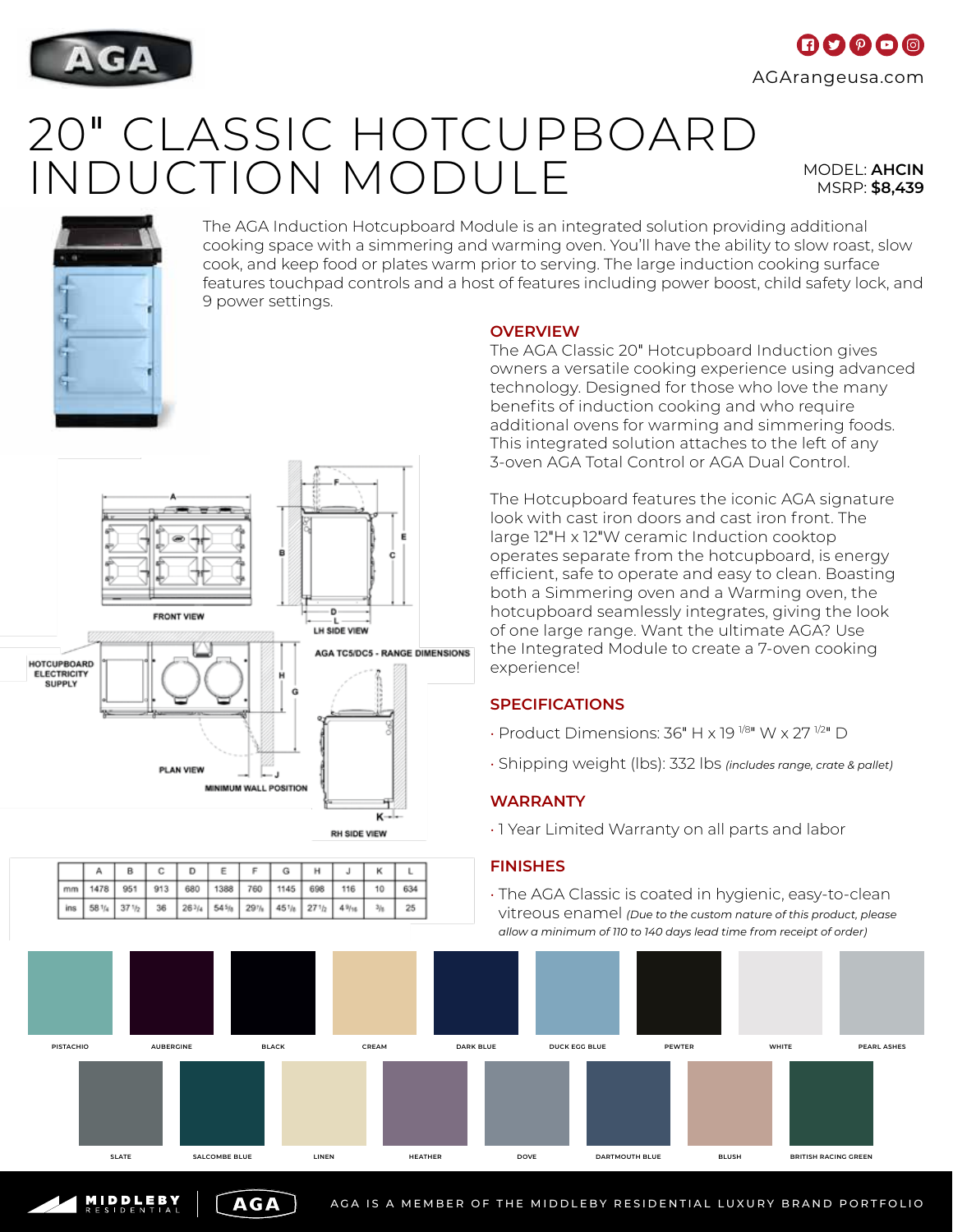

# **FEATURES**

- Iconic AGA signature look with cast iron doors, front and top.
- Large 12"H x 12"W ceramic induction burner surface with a 9"H x 9"W defined pan area.
- Touch controls housed in the ceramic surface giving 10 Display Indicators and 9 Power Level settings including Power Boost, Residual Heat Indicator, a Timer and an Overheating Detector.
- Child Lock function to keep little hands safe and a Pause Setting to briefly interrupt the cooking session.
- Induction cooktop operates separate from the hotcupboard, is energy efficient, safe to operate and easy to clean.
- Simmering oven at the top of the hotcupboard is perfect for slow cooking meats giving you an additional slow cook oven when combined with any 3-oven AGA cast iron range.
- Warming oven at the bottom is perfect for keeping dessert warm while eating your meal and also for warming plates prior to serving.
- Seamless integration giving the look of one large range
- Includes one large handle to complete the integrated look

MIDDLEBY

# **CAST IRON BENEFITS**

Acclaimed as one of the most perfect mediums for great cooking because it retains heat well, has even heat distribution and radiates a gentle heat aiding food in flavor retention and succulence.

Cast iron cooking means ease of cleaning because oven splashes and spills are carbonized and simply require wiping out. An AGA also means fewer intrusive cooking smells.

A large proportion of each cast iron AGA has been made from recycled material, and is almost completely recyclable.

# **INDUCTION FEATURES**

The large induction cooking surface features the following touch pad controls on its ceramic surface:

Cooktop Timer Set

- Power Boost
- Residual Heat Indicator
- 9 Power Settings giving instant response

Low

- A Timer and Pause Feature
- Overheating Detection
- Child Safety Lock

Induction On-Off Setting

٨.



Specifications are subject to change without notice. Visit **agarangeusa.com** for the most up-to-date information.

Warming Levels

Power Level Display





imer Display

Minute



INDUCTION MODULE

20" CLASSIC HOTCUPBOARD

 $\blacksquare$  $\blacksquare$  $\blacksquare$  $\blacksquare$  $\blacksquare$  $\blacksquare$ AGArangeusa.com